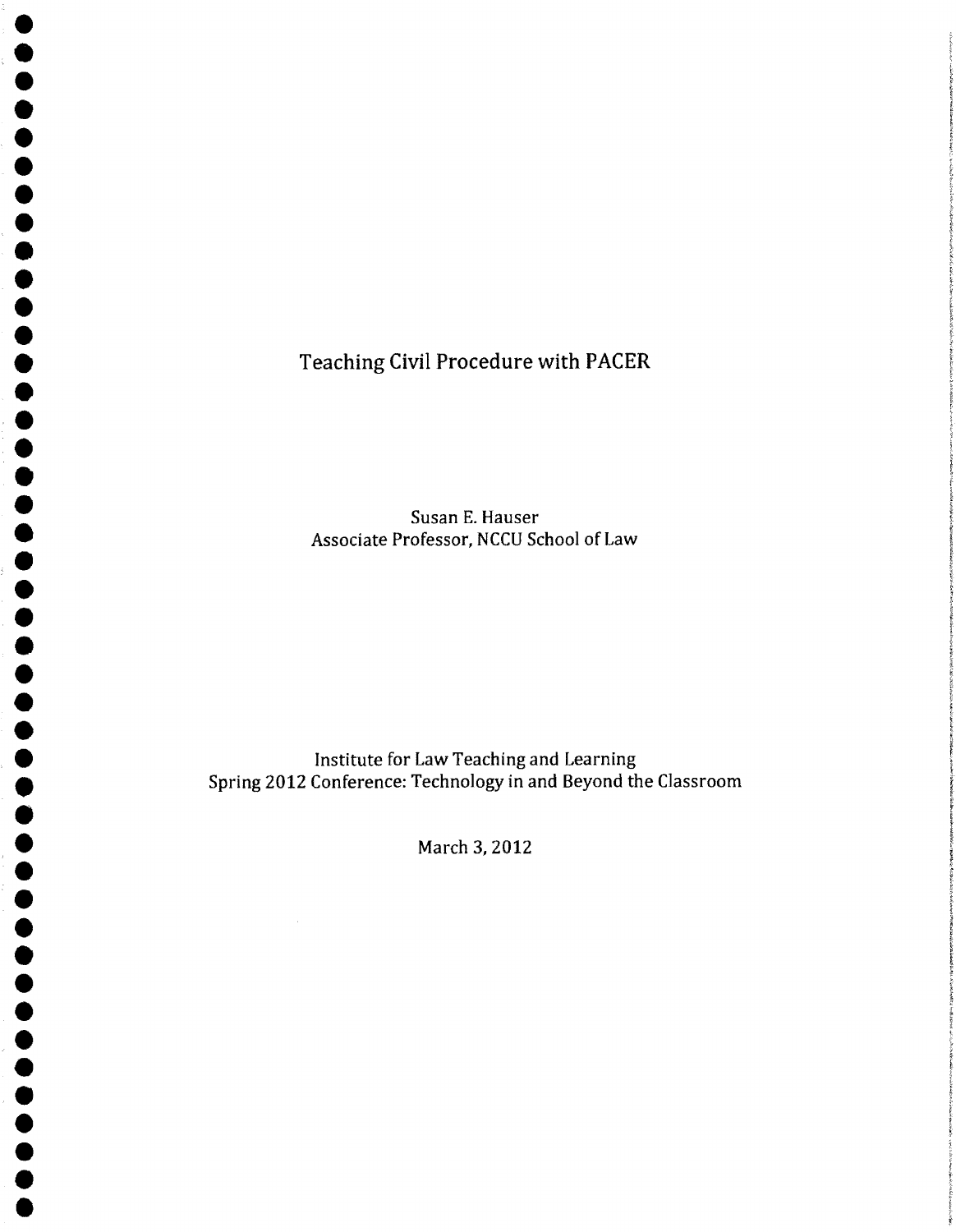#### **Summary**

First-year law students typically have little or no prior exposure to the litigation process. This lack of context can make Civil Procedure a difficult course that, for some students, disintegrates into a confusing jumble of disconnected rules, statutes, and cases. This confusion resolves when students are exposed to the real world of litigation; however, it is difficult to capture this experience in the first-year Civil Procedure course. As a result, professors who teach Civil Procedure face the challenge of explaining the components of a real-world process that most students cannot yet visualize.

• • • • • • • • • • • • • • • • • • • • •

**•**<br>• •<br>•

•<br>•

•<br>•

•<br>•

• •

•<br>•

• •••

•<br>•<br>•

•<br>•

•<br>•

•<br>•

•<br>•

•<br>•

•<br>•<br>•

**•••** 

•<br>•<br>•

PACER (Public Access to Court Electronic Records) is an electronic public access service maintained by the federal judiciary. The federal courts now require attorneys to electronically file all pleadings, motions, and other court documents using an electronic filing system known as CM/ECF (Case Management/Electronic Case Filing). PACER lets users view these documents (typically as .pdf files) and obtain live case and docket information from all federal appellate, district, and bankruptcy courts.

For the past three years, I have used PACER to illustrate the civil litigation process in my Civil Procedure class. I am fortunate to teach in a classroom allows me to access the internet and examine live case dockets during class. This vividly illustrates the litigation timeline to students in a way that is practical and useful. My presentation is intended to demonstrate how PACER works, explain how it connects students to the litigation process, and show how it can be used to make the Rules of Civil Procedure come to life.

l

**PASSA!** 

**International Street** •

**ROMANDARY** 

Because PACER allows students to study real court files, it can be used to provide context for the Rules of Civil Procedure. PACER gives students access to .pdf images of every document filed in a case, including the complaint and summons, the answer and any pre-answer motions, appearances by counsel, scheduling orders, discovery disputes, dispositive motions, responses to motions, interlocutory orders, and judgments. Students can also study the docket itself, which helps them to understand litigation as a process. Finally, because PACER provides a window into

2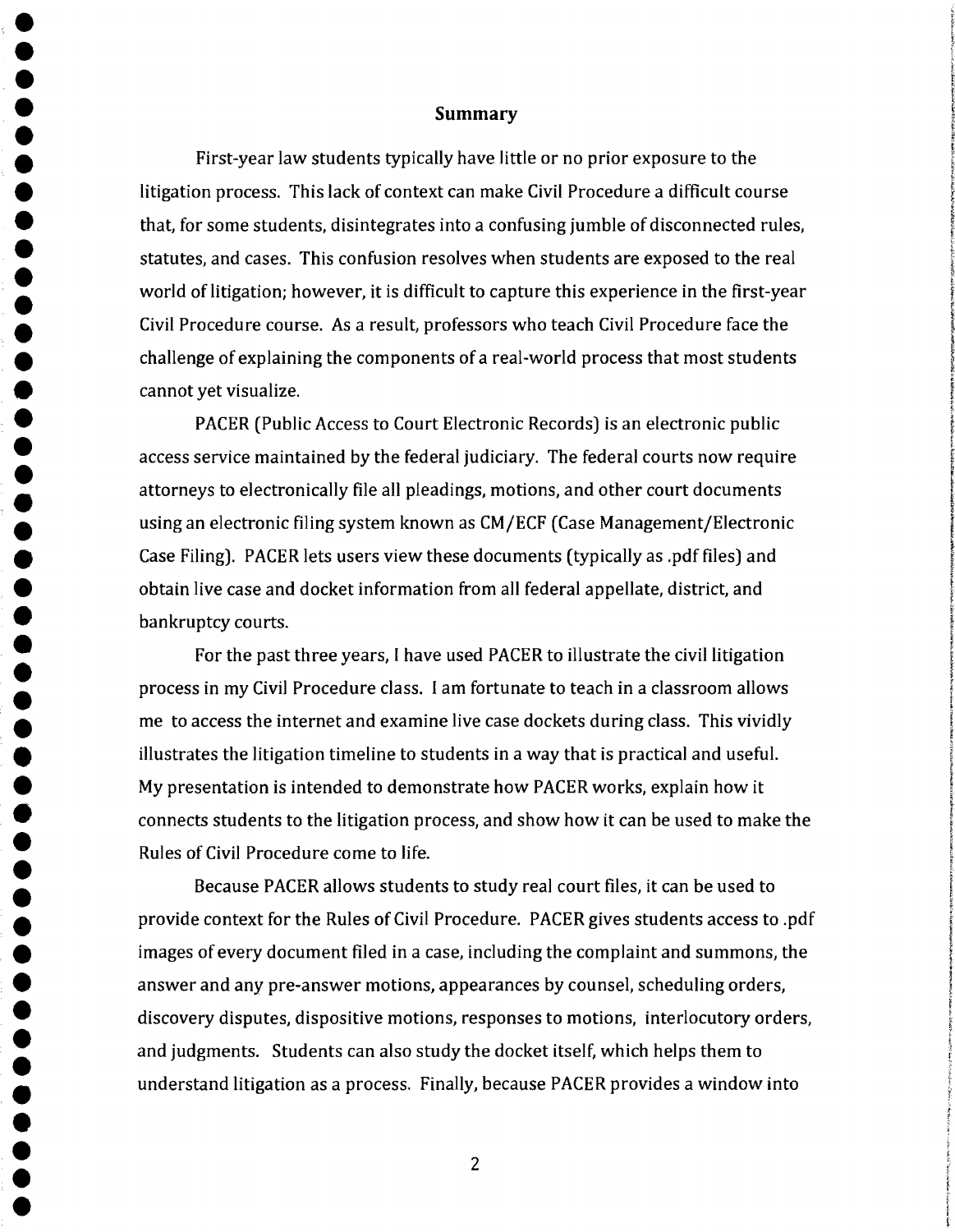• • pending cases, students can follow developments in the litigation as they unfold in real time.

The primary downside of PACER as a teaching tool is that access to current<br>information is not free to educators. The Western District of New York maintains a • information is not free to educators. The Western District of New York maintains a free training database; *however,* the material on this database was captured in 2007 and is, therefore, somewhat dated. For *live* information, PACER currently charges an Internet access fee of \$0.08 per page, which is charged when documents are viewed. Fees are capped at \$2.40 for any single document, and no fee is charged unless an account holder's fee exceeds \$10 per quarter.

• • •

•<br>•<br>•

•<br>•

•<br>•

**•**<br>• **•**<br>• •<br>•

• • • • • • •

•<br>•

• • • • • •

• • • • •

**•**<br>• •<br>•

•<br>•

• • •

•<br>•

**•**<br>• **•**<br>• •

## Guide to Web Resources

The federal courts free PACER Training Database can be found at: https://dcecf.psc.uscourts.gov/cgi-bin/ShowIndex.pl. The site has been populated with real case data from the Western District of New York using cases filed between 1/1/2007 and 7/1/2007.

The official PACER website is located at: http://www.pacer.gov/cmecf/. The information that follows has been excerpted from that site.

"The Case Management/Electronic Case Filing (CM/ECF) system is the Federal Judiciary's comprehensive case management system for all bankruptcy, district and appellate courts. CM/ECF allows courts to accept filings and provide access to tiled documents over the Internet.

CM/ECF keeps out-ot-pocket expenses low, gives concurrent access to case files by multiple parties, and offers expanded search and reporting capabilities. The system also offers the ability to: immediately update dockets and make them available to users, file pleadings electronically with the court, and download documents and print them directly from the court system."

## • CM/ECF FAQs: http://www.pacer.gov/psc/etaq.html#CMECF

What is CM/ECF? In January 1996, the Administrative Office of the U.S. Courts began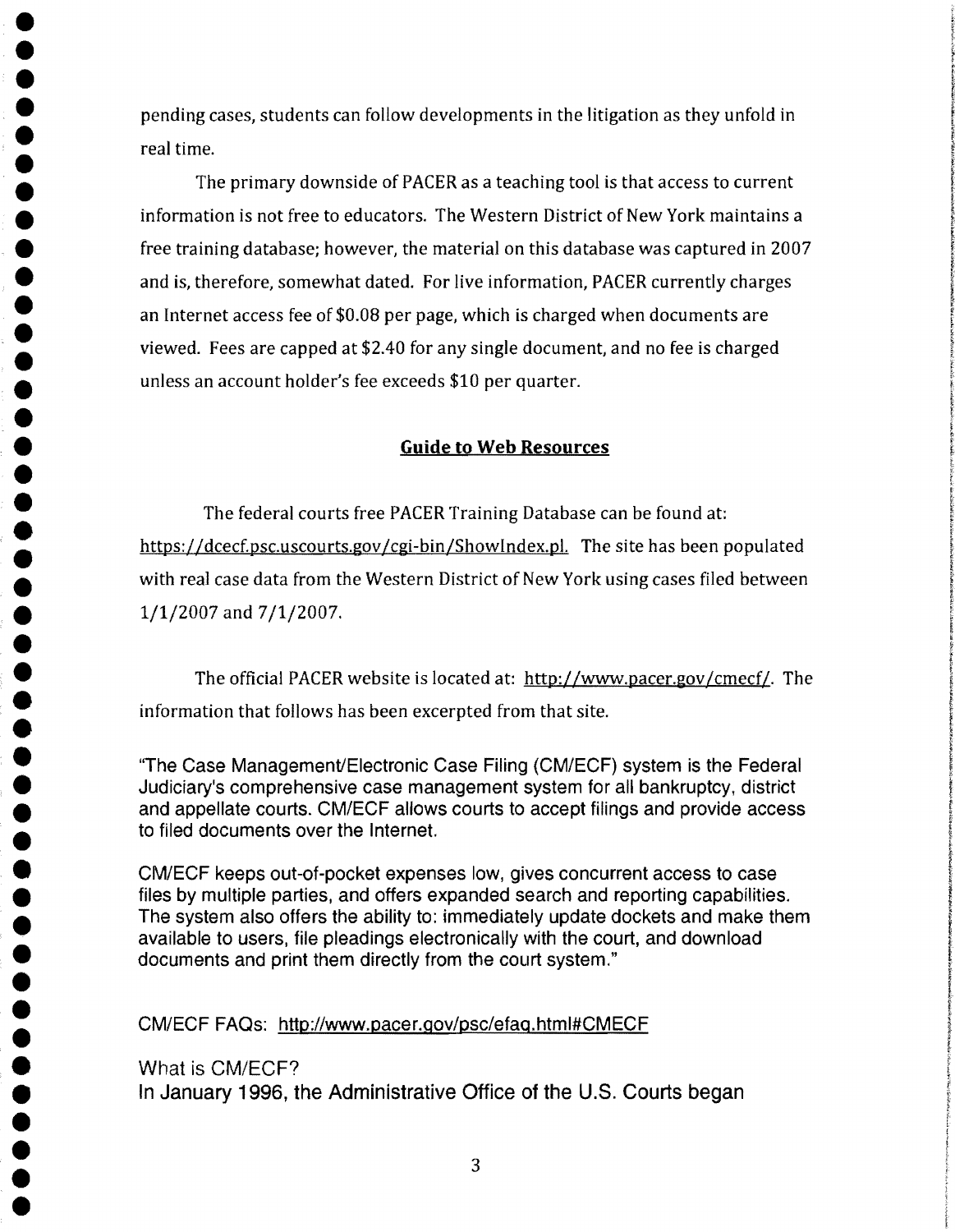development of the Case Management/Electronic Case Filing (CM/ECF) system. CM/ECF is a comprehensive case management system that allows courts to maintain electronic case files and offer electronic 'filing over the Internet. Courts can make all case information immediately available electronically through the Internet. Eventually, CM/ECF will replace the current case management systems used by the federal courts across the country.

Why Electronic Case Files?

• •

•<br>•

**•**<br>• •<br>•<br>•

• • • • • • • • •

• • •

•<br>•

 $\bullet$ 

•<br>•

•<br>•<br>• •<br>•

,.

<del>●</del><br>● •<br>•

•<br>•

• • • •

•<br>•

Judges, court staff, and the public now have the capability to access electronic docket information, case management data and legal research materials. As most documents are now initially created first in electronic form, the federal courts can further reduce the reliance on paper records by establishing electronic case file systems. These systems enhance the accuracy, management and security of records, reduce delays in the flow of information and achieve cost savings for the judiciary, the bar and litigants.

What are the benefits and features of using CM/ECF? There are a number of Significant benefits and features:

- • Courts can allow registered attorneys to file documents 24 hours a day, 7 days a week.
- Reduction of paper, photocopy, postage and courier costs.
- • Full case information is available immediately to attorneys, parties, and the general public through the Internet. This includes the ability to view the full text of most filed documents.
- Attorneys on the system will receive email notices electronically in CM/ECF cases. This greatly speeds delivery and eliminates the costs to both the court and attorneys of handling and mailing pay notices. • costs to both the court and attorneys of handling and mailing paper
- notices. Multiple parties can view the same case files simultaneously.
	- Since CM/ECF uses Internet standard software, the out-of-pocket cost of participation for attorneys is typically very low.

**• Participation for attorneys is typically very low.**<br>
What courts provide a CM/ECF system?<br>
CM/ECF is available in most district, bankruptcy and appellate courts. For a complete list of the CM/ECF courts, visit:

http://www.pacer.gov/cmecf/ecfinfo.html

What is the cost for using CM/ECF?

• There is no additional fee associated with the filing aspect of the CM/ECF ● There is<br>● System.<br>● The luc

• • The Judicial Conference of the United States approved an Internet access through the system for all users. Attorneys of record and parties in a case fee of \$0.08 per page. This access fee applies to information retrieved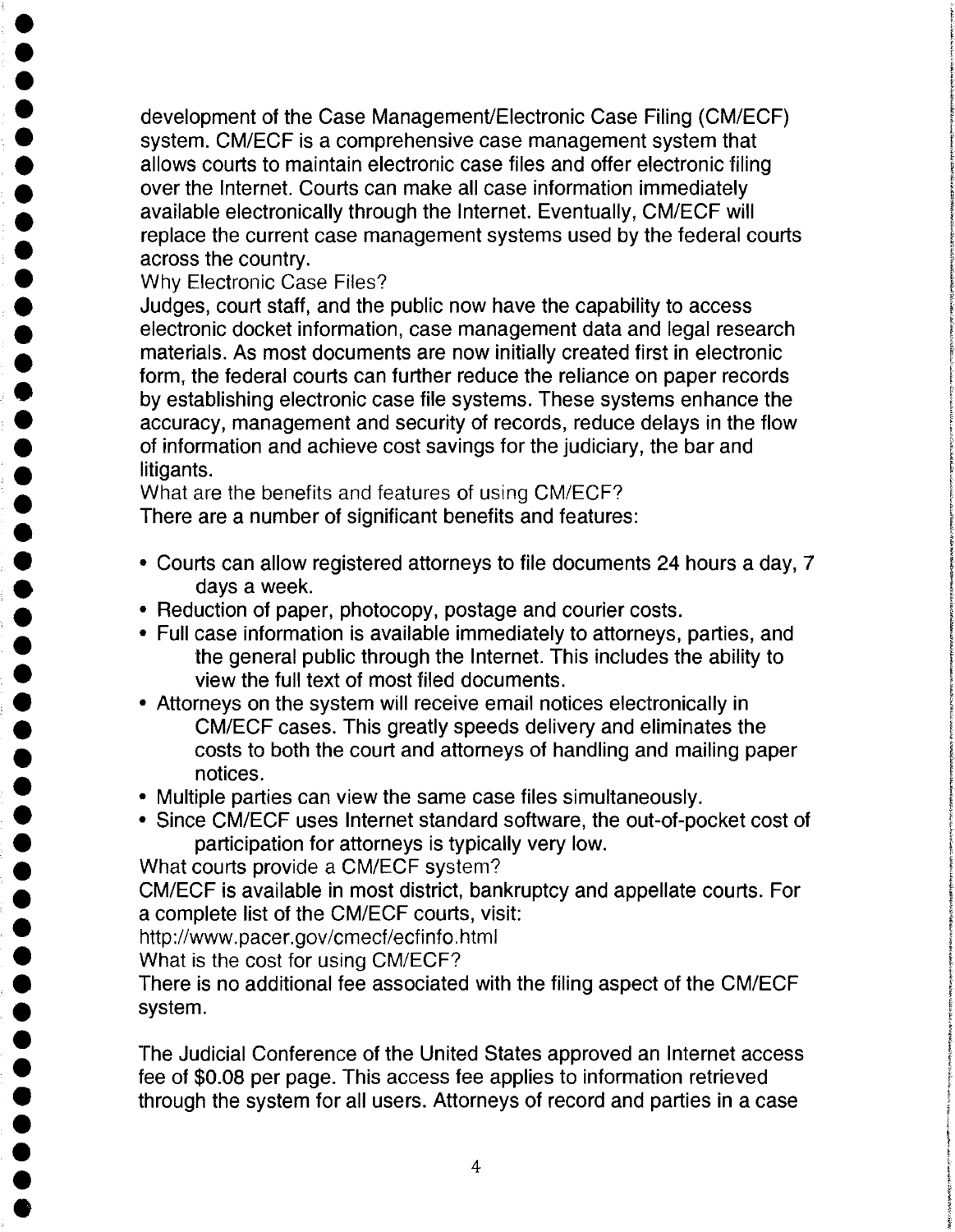(including pro se litigants) receive one free electronic copy of all • documents filed electronically, if receipt is required by law or directed by the filer. Effective April 2010, no fee is owed until an account holder accrues charges of more than \$10.00 in a quarter.

• Public Access to Court Electronic Records (PACER) is an electronic public access service that allows users to obtain case and docket information from Federal Appellate, District and Bankruptcy courts, and from the U.S. Party/Case Index via the Internet. Access to all courts is provided from this web site. Electronic access is available by registering with the PACER Service Center, the judiciary's centralized registration, billing, and technical support center.

Each court maintains its own databases with case information. Because PACER database systems are maintained within each court, each jurisdiction will have a different URL. Accessing and querying information from each service is comparable; however, the format and content of information provided may differ slightly.

PACER is a service of the United States Judiciary. The PACER Service Center is operated by the Administrative Office of the United States Courts.

Can users determine how large the documents are before they are accessed in PACER and the charge that will be incurred? Yes. When a document link is accessed, the next screen will display information regarding the number of billable pages and the related cost. To accept the charges, click on the **View Document** button. The PACER cost is \$0.08 per page with a cap of \$2.40 per document, except transcripts.

# How are electronic documents served?

• • •

•<br>•

**•**<br>• **•**<br>• •<br>•

• • • •

• • • • • •

• • • • •

**•**<br>• •<br>•

• •

•<br>•

**•**<br>• •<br>•

• • • • • • •

In most filings, the CM/ECF system generates a Notice of Electronic Filing (in district and bankruptcy cases) or a Notice of Docket Activity (in appellate cases) -- an email message containing a hyperlink to the document 'filed -- whenever a document is filed with the court. It is up to individual courts whether this Notice can be used to serve parties. Most courts are permitting this.

• What am I charged for in CM/ECF?<br>• Public users of the CM/ECF system<br>• results of your search on case specif Public users of the CM/ECF system are charged \$0.08 per page for the results of your search on case specific information. Examples of case specific information are the docket sheet, the PDF copies of filed documents, and the cases report. Public users are not charged for filing